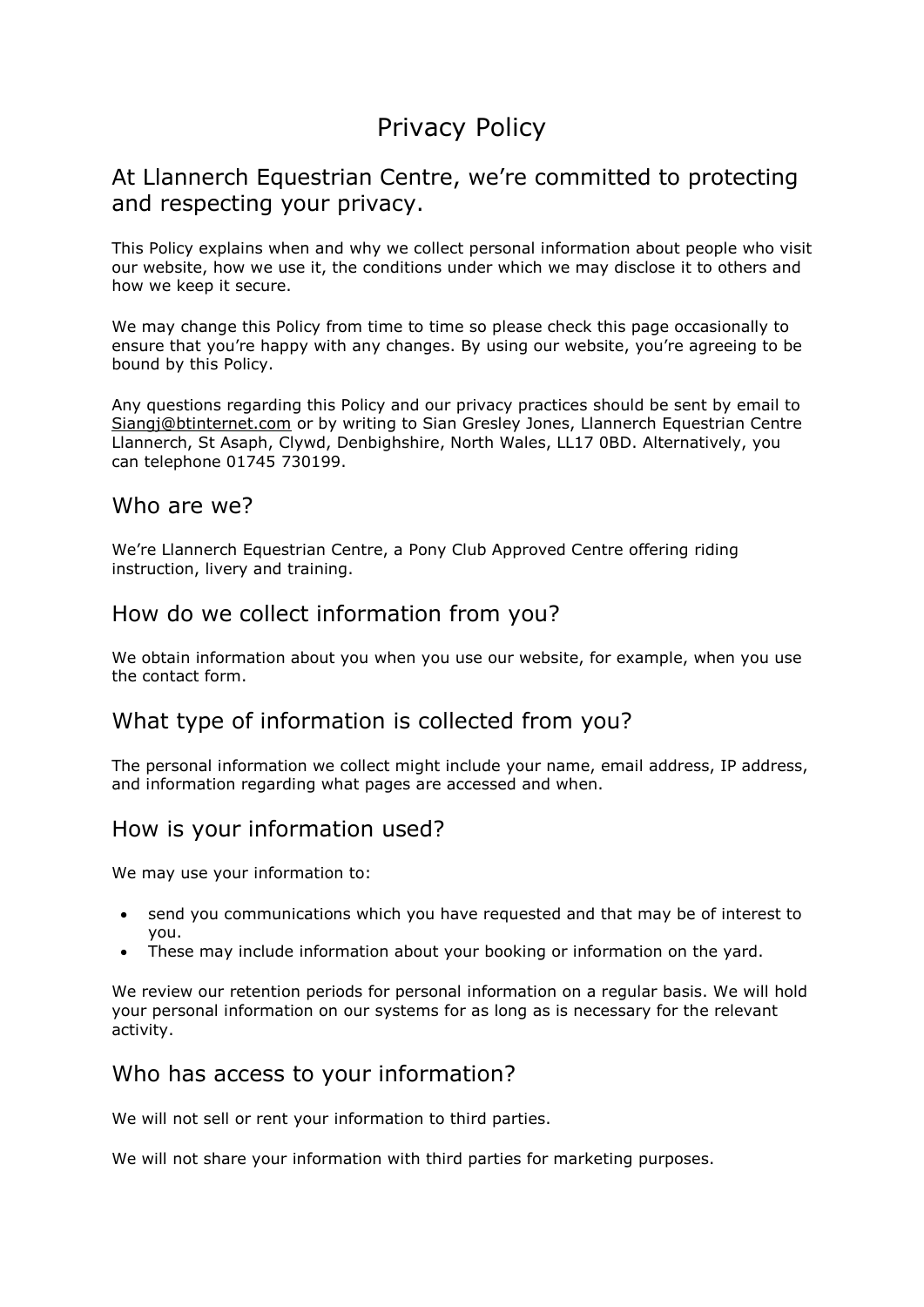## Your choices

We only use the information you provided via our contact form to reply to your email with the information you requested.

However, should you wish to remove your details from our database at any time you can do this by contacting us by email Siangj@btinternet.com or by writing to Sian Gresley Jones, Llannerch Equestrian Centre Llannerch, St Asaph, Clywd, Denbighshire, North Wales, LL17 0BD. Alternatively, you can telephone 01745 730199.

### How you can access and update your information

The accuracy of your information is important to us. If you change email address, or any of the other information we hold is inaccurate or out of date, please email us at: Siangj@btinternet.com or by writing to Sian Gresley Jones, Llannerch Equestrian Centre Llannerch, St Asaph, Clywd, Denbighshire, North Wales, LL17 0BD. Alternatively, you can telephone 01745 730199.

You have the right to ask for a copy of the information we hold about you (we may charge £10 for information requests) to cover our costs in providing you with details of the information we hold about you.

## Security precautions in place to protect the loss, misuse or alteration of your information

When you give us personal information, we take steps to ensure that it's treated securely.

Non-sensitive details (your email address etc.) are transmitted normally over the Internet, and this can never be guaranteed to be 100% secure. As a result, while we strive to protect your personal information, we cannot guarantee the security of any information you transmit to us, and you do so at your own risk. Once we receive your information, we make our best effort to ensure its security on our systems.

### Profiling

Some websites analyse your personal information to create a profile of your interests and preferences so that they can contact you with information relevant to you. We do not use profiling.

### Use of 'cookies'

Like many other websites, the Llannerch Equestrian Centre website uses cookies. 'Cookies' are small pieces of information sent by an organisation to your computer and stored on your hard drive to allow that website to recognise you when you visit. They collect statistical data about your browsing actions and patterns and do not identify you as an individual. For example, we use cookies to store your country preference. This helps us to improve our website and deliver a better more personalised service.

It is possible to switch off cookies by setting your browser preferences. For more information on how to switch off cookies on your computer, visit our full cookies policy. Turning cookies of may result in a loss of functionality when using our website.